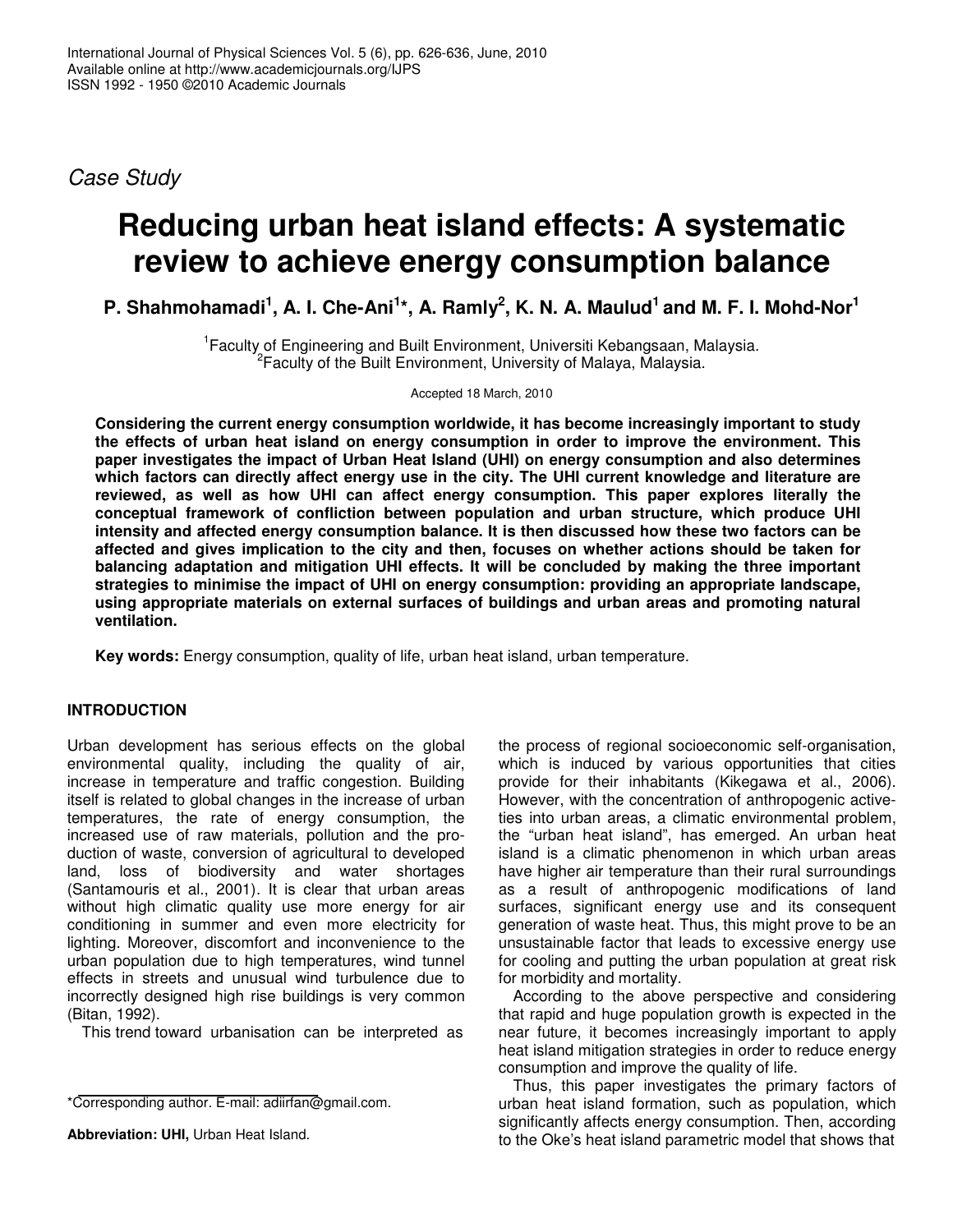

**Figure 1.** Generalized cross-section of a typical Urban heat Island (Oke, 1987).

higher population increases density and urban temperature in urban areas, population and UHI intensity are directly related and lead to maximum energy consumption for heating and cooling buildings (Oke, 1987). In addition, rapid urbanisation and density growth cause UHI due to urban factors such as air pollution, anthropogenic heat, urban geometry, surface waterproofing and thermal properties of fabric that increase the energy loads for cooling buildings and peak electricity loads. For energy saving, therefore, this paper suggests two strategies at two different scales: macro-scale and microscale; the combination of both strategies provides the best possible energy saving solution.

## **URBAN HEAT ISLAND PHENOMENON AND ENERGY CONSUMPTION**

The urban heat island effects in hot climates exacerbate energy consumption for cooling in summer. UHI effects are due to meteorological and urbanisation factors that increase urban temperature and the corresponding electricity demand in an urban area. The following two sections present how UHIs form and factors that increase UHI intensity; in next section, analysis of the process of increasing energy consumption in Figure 4, shows that there is a correlation between UHI and energy consumption.

## **Urban heat island**

The majority of cities are sources of heat and pollution and the thermal structure of the atmosphere above them is affected by the "heat island" effect. A heat island is best visualised as a dome of stagnant warm air over the heavily built-up areas of cities (Emmanuel, 2005). The heat that is absorbed during the day by the buildings, roads and other constructions in an urban area is reemitted after sunset, creating high temperature differences between urban and rural areas (Asimakopoulos et al., 2001). The exact form and size of this phenomenon varies in time and space as a result of meteorological, regional and urban characteristics (Oke,

1987). Therefore, urban heat island morphology is greatly influenced by the unique character of each city. As seen in Figure 1, Oke (1987) stated that in a larger city with a cloudless sky and light winds just after sunset, the boundary between the rural and the urban areas exhibits a steep temperature gradient to the urban heat island and then the rest of the urban area appears as a "plateau" of warm air with a steady but weaker horizontal gradient of increasing temperature towards the city centre. In Figure 1, the uniformity of the "plateau" is interrupted by the influence of distinct intra-urban land-uses such as parks, lakes and open areas (cool) and commercial, industrial or dense building areas (warm).

In metropolitan areas, the urban core shows a final "peak" in the urban heat island where the urban maximum temperature is found. The difference between this value and the background rural temperature defines the "urban heat island intensity" ( $\Delta T$ <sub> $\mu-r$ </sub>). The intensity of

the heat island is mainly determined by the thermal balance of the urban region and can result in a temperature difference of up to 10 degrees (Asimakopoulos et al., 2001). As shown in Figure 2, the heat island intensity varies in a recognisable way through the day under ideal weather conditions. At night, stored heat is released slowly from the urban surface, contrary to the rapid heat escape from rural surfaces. Thus, the urban heat island intensity peaks several hours after sunset when rural surfaces (and consequently surface air temperatures) have cooled yet urban surfaces remain warm. After sunrise, rural areas warm more quickly than urban areas (Figure 2b). If the difference in heating rates is great enough, rural air temperatures may equal or exceed urban temperatures. This reduces the urban heat island intensity to a daytime minimum (Figure 2c) and may even generate an *urban cool island*.

The heat island phenomenon may occur during the day or during the night. Givoni (1998) mentioned that the largest elevations of the urban temperatures occur during clear and still-air nights. Under these conditions, temperature elevations of about 3 - 5°C are common, but elevations of about 8 - 10°C were also observed.

Today, the majority of cities are around 2°C warmer than rural areas and commercial and high density residential areas are hotter by 5 to 7°C (Bonan, 2002). There are some main parameters which influence the temperature increase in cities and play significant role on it. Therefore, urban heat island is caused by different factors that can be divided into two types: (1) meteorological factors, such as cloud cover, wind speed and humidity; (2) city parameters, such as city and population size, anthropogenic heat and urban canyon.

According to Landsberg (1981), a heat island is present in every town and city and is the most obvious climatic manifestation of urbanisation. Clearly higher urban temperatures seriously impact the electricity demand for air conditioning in buildings and increase smog production, as well as contribute to increased emission of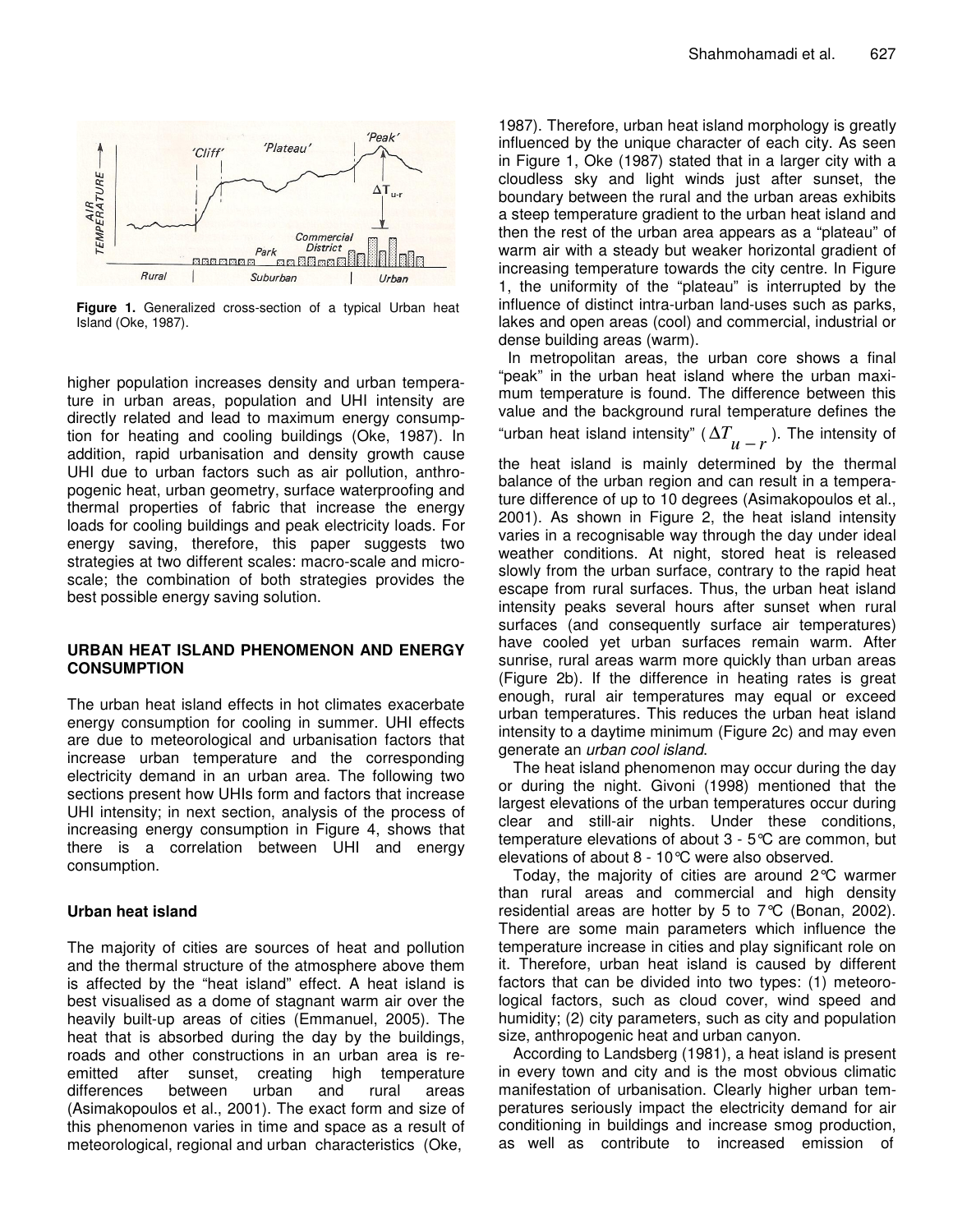

**Figure 2.** Typical temporal variation of Urban and Rural. (2a) Air temperature, (2b) Cooling/Warming rates and (2c) The resulting heat Island intensity under Ideal weather conditions (Oke, 1982).

pollutants from power plants, including sulphur dioxide, carbon monoxide, nitrous oxides and suspended particulates (Asimakopoulos et al., 2001).

Considering heavy construction, urban heat islands are a result of many factors, the most important of which are summarised by Oke et al. (1991):

(a) Canyon radiative geometry contributes to decreasing the long-wave radiation loss from street canyons as a result of the complex exchange between buildings and the screened skyline. Infrared radiation is emitted from various buildings and street surfaces within the canyons. Buildings replace a fraction of the cold sky hemisphere with much warmer surfaces, which receive a high portion of the infrared radiation emitted from the ground and radiate back an even greater amount.

(b) Thermal properties of materials may increase heat storage in the fabric of the city during the daytime and release the stored heat into the urban atmosphere after sunset. Furthermore, the replacement of natural soil or vegetation by materials, such as concrete and asphalt, typically used in cities reduces the potential to decrease ambient temperature through evaporation and plant transpiration.

(c) Anthropogenic heat is released by the combustion of fuels from either mobile or stationary sources, as well as

by animal metabolism.

(d) The urban greenhouse effect contributes to the increase in the incoming long-wave radiation from the polluted urban atmosphere. This extra radiative input to the city reduces the net radiative drain.

(e) Canyon radiative geometry decreases the effective albedo of the system because of the multiple reflections of short-wave radiation by the canyon surfaces.

(f) The reduction of evaporating surfaces in the city puts more energy into sensible heat and less into latent heat. (g) There is reduced turbulent transfer of heat within streets.

Asimakopoulos et al. (2001) also mention that humans are capable of influencing the climate through many types of human activities and changes in ground cover (deforestation) or on the surface of the earth (building, highways); this is also important on a local scale because they modify the albedo, surface roughness and thermal and moisture behaviour.

#### **Correlation between urban heat island and energy consumption**

Urban areas throughout the world have increased in size during recent decades. Omer (2008) stated that about 50% of the world's population and approximately 7.6% in more developed countries are urban dwellers. Even though there is evidence to suggest that, in many 'advanced' industrialised countries, there has been a reversal in the rural-to-urban shift of populations; virtually all population growth expected between 2000 and 2030 will be concentrated in urban areas of the world. With an expected annual growth of 1.8%, the world's urban population will double in 38 years. UNPD (2000) stated that accelerating urbanization would be caused by intensive increases in the urban populations in developing countries in Asia and other areas and that more than 90% of the increase in the world population during this period (2 billion persons) would be unevenly concentrated in those urban regions. Population shifts, urban and suburban growth, changes in land use and production and dispersal of anthropogenic emissions and pollutants interact with regional climate as well as the frequency and intensity of specific weather events (Saaroni et al., 2000; Taha, 1997; Sailor, 1994; Roth et al., 1989; Oke, 1982; Landsberg, 1981). Moreover, as urbanisation increases throughout the world, cities are growing in number, population and complexity. Today, it is well accepted that urbanisation leads to a high increase in energy usage (Asimakopoulos et al., 2001). Heat islands develop in areas that contain a high percenttage of non-reflective, water-resistant surfaces and a low percentage of vegetated and moisture trapping surfaces. In particular, materials such as stone, concrete and asphalt tend to trap heat at the surface (Landsberg, 1981; Oke, 1982; Quattrochi et al., 2000) and a lack of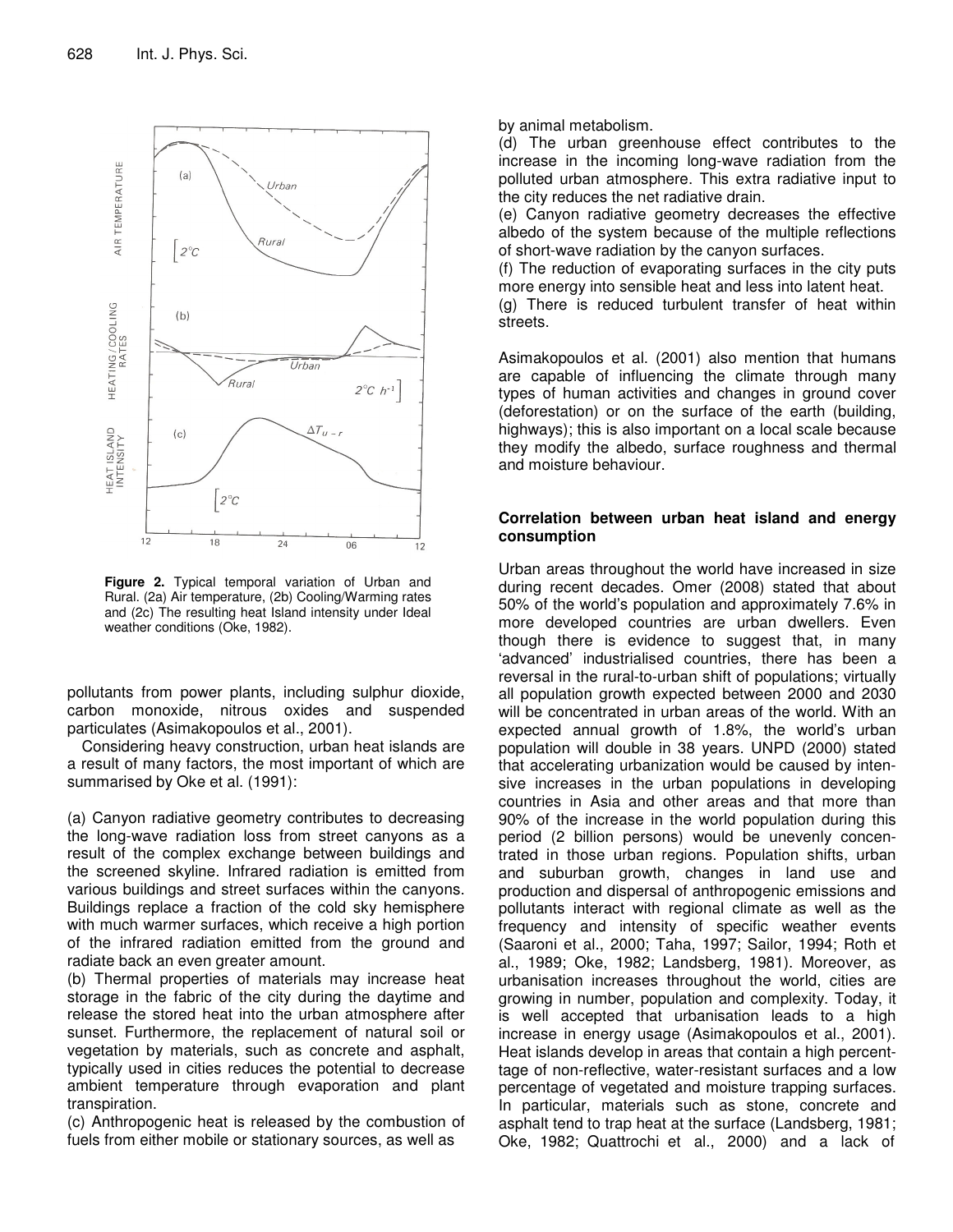

Population

**Figure 3.** The maximum difference between Urban and Rural temperature for US and European cities (Oke, 1982).

vegetation reduces heat lost due to evapotranspiration (Lougeay et al., 1996). The addition of anthropogenic heat and pollutants into the urban atmosphere further contributes to the intensity of the UHI effect (Taha, 1997). Urban centres tend to have higher energy demands than surrounding areas as a result of their high population density. Though the heat island effect reduces the need for heating in the winter, this is outweighed by the increased demand for air-conditioning during the summer months (Landsberg, 1981), which in turn causes increased local and regional air pollution through fossilfuel burning electric power generation. The pollution created by emissions from power generation increases absorption of radiation in the boundary layer (Oke, 1982) and contributes to the creation of inversion layers. Inversion layers prevent rising air from cooling at the normal rate and slow the dispersion of pollutants produced in urban areas (Sahashi et al., 2004).

Consequently, urban heat islands not only impact the comfort and health of the inhabitants but also the energy consumption for heating or cooling buildings.

## **Conceptual framework: Energy consumption balance**

As discussed previously, "urban heat islands" form as a result of many factors, which include population and urban construction. The population interacts with its environment in a complex manner. To understand and simplify the complexity, some models have been developed. Oke (1982) has correlated the heat island intensity to the size of the city. Using population (P) as a

surrogate of city size,  $\frac{\Delta T_{u-r}}{\Delta t}$  is found to be proportional to log P. Oke (1982) remarks that the production of urban warm temperature has a direct relationship with urban population. This is because the density of built-up area and the production of anthropogenic heat sources, such as public transportation, automobiles and industrial

activities, develop with population growth. Oke (1987) further explains that the ideal case with calm winds and cloudless skies that generates the maximum heat island

(<sup>∆T<sub>u-r</sub>(max)</sup>) varies with log P for many North American and European settlements (Figure 3). As shown, the expected heat island intensity for a city of one million inhabitants is close to 8 K in Europe and 12 K in the US. Oke (1982) believes that the higher values for the American cities are because the centres of North American cities have taller buildings and higher densities than typical European cities.

Based on the above data for North American cities, Oke (1987) suggested the following formula to calculate the heat island intensity near sunset under cloudless skies as a function of the population and the regional wind speed:

$$
\Delta T_{u-r} = P^{0.25} / (4U)^{0.5}
$$
 (1)

where  $\Delta T_{u-r}$  is the heat island intensity in K, P is the population and U is the regional (non-urban) wind speed in m/s at a height of 10 m.

Oke (1987) stated that urban/rural thermal differences are obliterated with very strong winds. The form of equation (1) does not easily allow the critical wind speed at which this happens in a given city to be identified. Based on observation, it appears that this value is approximately 9 m/s (measured at a height of 10 m at a rural site) in a city with one million inhabitants and about 5 and 2 m/s for populations of 100,000 and 10,000, respectively. On the other hand, Bonan (2002) stated that the relationship between urban heat island intensity and population for North America and Europe as the following:

$$
\Delta T = 5.21 Log10(P) - 11.24
$$
 North America

$$
\Delta T = 3.02 Log10(P) - 3.29
$$

where  $\Delta T$  is the maximum difference between urban and rural areas and P is population.

The preceding two models highlight the role of population in urban heat island formation. Oke's model demonstrates how urban warm temperatures are directly related to urban population; Bonan's model achieves the same purpose.

Other statistical data show that the amount of energy consumed by cities for heating and cooling offices and residential buildings has increased significantly in the last two decades. Santamouris (2001) reported that an increase of the urban population by 1% increases the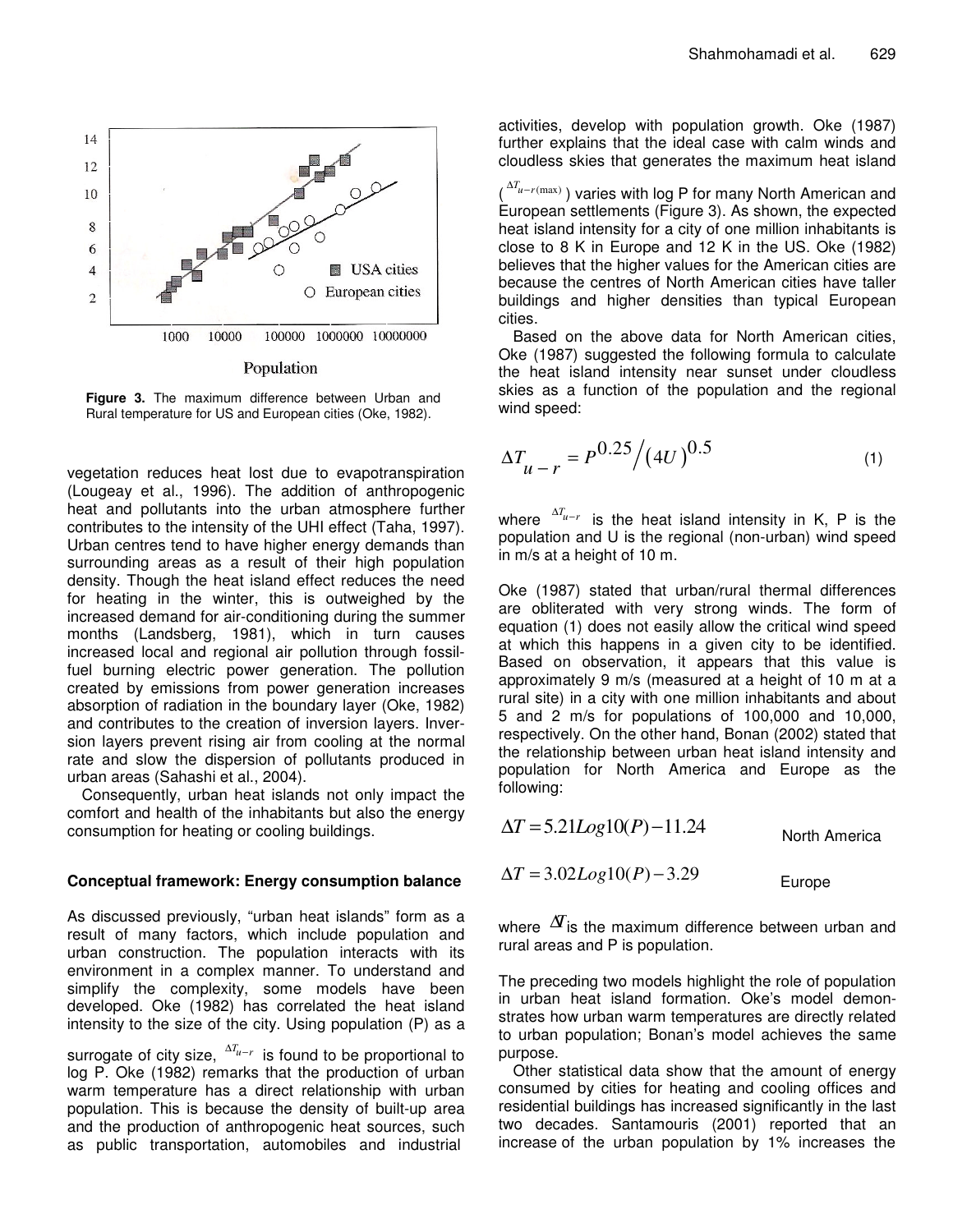| <b>Activity</b>       | Energy consumption (% of total country needs) |      |           |
|-----------------------|-----------------------------------------------|------|-----------|
|                       | US                                            | U.K. | Sri Lanka |
| <b>Industries</b>     | 41.2                                          | 32.0 | 9.9       |
| Transportation        | 21.0                                          | 18.0 | 16.4      |
| Building energy needs | 28.0                                          | 48.0 | 67.0      |
| Agriculture/other     | 77                                            | 2.0  | 6.7       |

**Table 1.** Patterns of commercial energy consumption (Emmanuel, 1995).

energy consumption by 2.2%, that is, the rate of change in energy use is twice the rate of change in urbanisation. On the other hand, Emmanuel (2005) believes that urban design influences energy needs for transportation and building energy use.

Emmanuel (1995) has shown the rate of energy consumption of three countries, US, U.K. and Sri Lanka, in Table 1. A comparison of energy-use patterns between a developed country like the US and a developing country like Sri Lanka shows that transportation and activities within buildings consume a considerable share of energy in both cases.

These data clearly show the impact of urbanisation on energy use. Increased urban temperatures have a direct effect on building energy consumption during the summer and winter periods. In fact, during the summer, higher urban temperatures increase the electricity demand for cooling and increase the production of carbon dioxide and other pollutants, while higher temperatures may reduce the heating load of buildings during the winter period (Asimakopoulos et al., 2001).

Although many factors are cited as causes for the increase in consumption, it is generally agreed that urbanisation in the region is the primary cause, particularly in areas where increasing income has resulted in greater demand for transportation and home appliances and especially space-conditioning devices (de Dear and Fountain, 1994).

Numerous studies have been performed to show that increasing the urban temperature directly increases energy consumption. For instance, heat island studies in Singapore show a possible increase in the urban temperature close to 1°C (Tso, 1994). Some studies on Tokyo metropolitan areas conclude that, between 1965 and 1975, the cooling load of existing buildings increased on average 10 - 20% because of the heat island phenomenon (Ojima, 1991).

Therefore, it can be concluded that an increasing population in the city culminates in urban construction and anthropogenic heat, which leads to raised temperatures and generates an urban heat island that provides a warm air canopy over the city. Consequently, it causes signifycantly increased energy consumption to heat and cool buildings. This process is summarised in Figure 4.

As shown in Figure 4, rapid urbanisation is causing urban heat islands as a result of several factors. Oke (1981) incorporated these causes into the following five categories (not rank ordered), each of which represents changes to the pre-urban environment brought about by urbanisation:

(1) Air pollution

(2) Anthropogenic heat

(3) Surface "waterproofing"

(4) Thermal properties of fabric

(5) Surface geometry.

Air pollution results from the emission of particulates, water vapour and carbon dioxide from industrial, domestic and automobile combustion processes. These atmospheric "pollutants" change the urban net all-wave radiation budget by reducing the incident flux of shortwave (that is, solar) radiation, re-emitting long-wave (that is, infrared) radiation from the urban surface downward where it is retained by the ground and absorbing longwave radiation from the urban surface, which effectively warms the ambient air (Oke, 1987).

Anthropogenic heat discharge in a city also contributes to the urban heat island effect. Sources of anthropogenic heat include space heating, manufacturing, transportation and lighting.

Human and animal metabolisms are also considered sources of artificial heat (Peterson, 1973). Heat from these sources warms the urban atmosphere by conduction, convection and radiation. The contribution of anthropogenic heat to the urban energy balance is largely a function of latitude and season of the year. In a temperate city, for example, anthropogenic heat flux may be a significant component of the energy balance in winter, yet a negligible component in summer.

Surface "waterproofing", refers to the predominance of impermeable surfaces in urban areas. Buildings and paved streets quickly shed precipitation into catchment basins, which creates an evaporation deficit in the city. Conversely, in rural areas, exposed soils and natural vegetation retain water that leads to evapotranspirational cooling. During the day, urban surface cover enhances sensible heat transfer and suppresses latent heat flux, whereas moist rural surface suppress sensible heat transfer and enhance latent heat flux.

The fourth factor contributing to the formation of urban heat islands relates to the thermal properties of the urban fabric. The heat capacity and consequently the thermal inertia, of urban construction materials, such as concrete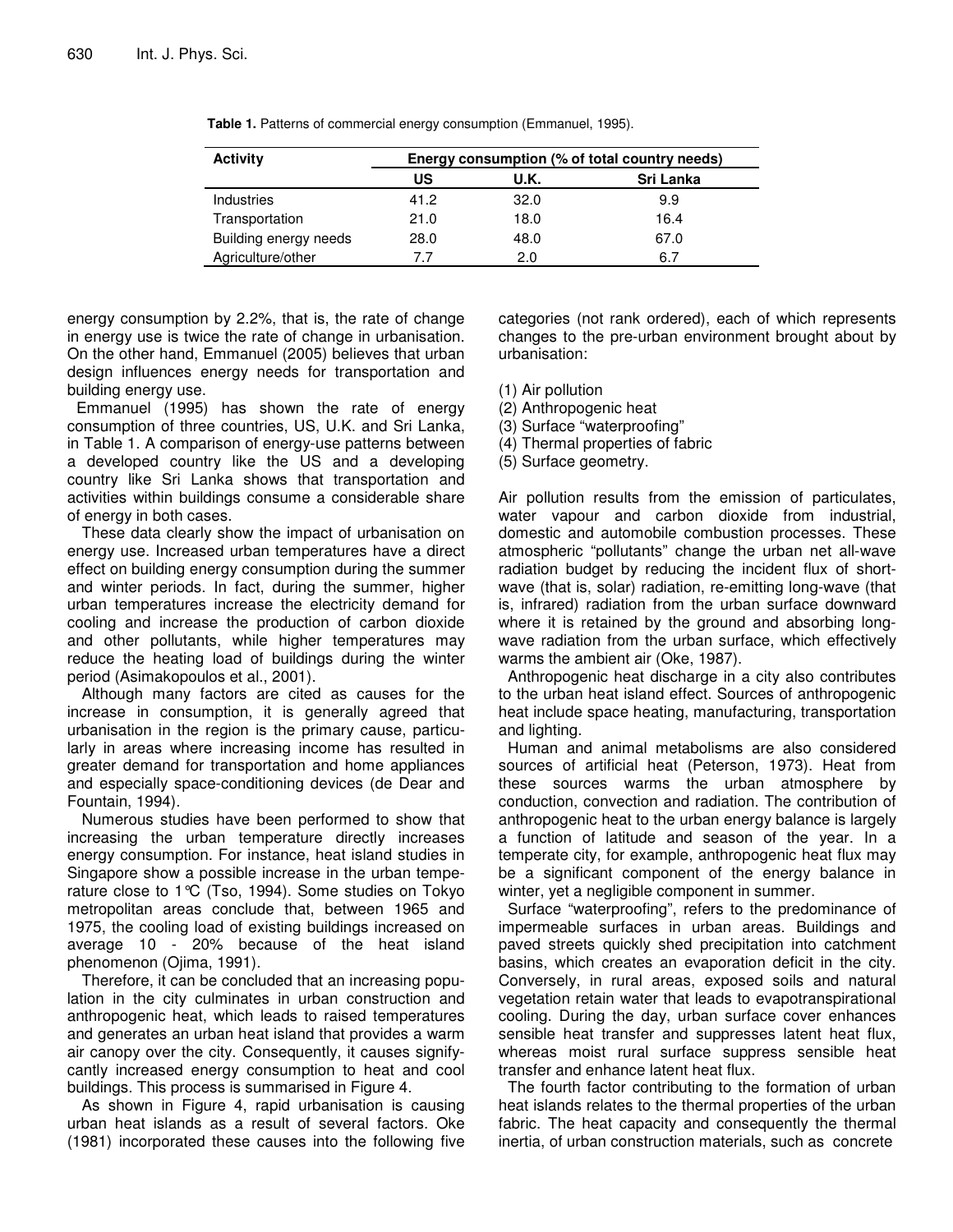

**Figure 4.** The process of increasing energy consumption.

and asphalt, is greater than that of natural materials found in rural environments. A greater heat capacity means that urban materials absorb and retain more solar radiation than do rural soils and vegetation. At night, this stored heat is released slowly from the urban surface, contrary to the rapid heat escape from rural surfaces.

The complex geometry of urban surfaces influences air temperatures in two ways. First, increased friction created by a rough urban surface (as compared to a smooth rural surface) reduces horizontal airflow in the city. Mean annual wind speeds within cities are approximately  $30 - 40\%$  lower than mean annual wind speeds in the countryside (Lee, 1984). Warm air stagnates in the urban canyons unless ventilated by cool rural air.

Lower wind speeds in the city also inhibit evaporation

 $1.1.1.1.1.1.1$ 

cooling. Second, the complex geometry of the urban surface changes the urban radiation budget. During the day, vertical canyon walls trap (that is, reflect and absorb) short-wave radiation. Night-time losses of infrared energy are also retarded due to the decreased sky view below roof level. Rural surfaces, on the other hand, are comparatively smooth and therefore experience greater nocturnal radiative flux divergence than complex urban surfaces.

Consequently, higher ambient temperature significantly impacts energy consumption by increasing the energy loads to cool buildings; high ambient temperatures increase peak electricity loads.

These models should be further developed and it is essential to build up specific concepts to complement the general ones. Both the general and the specific models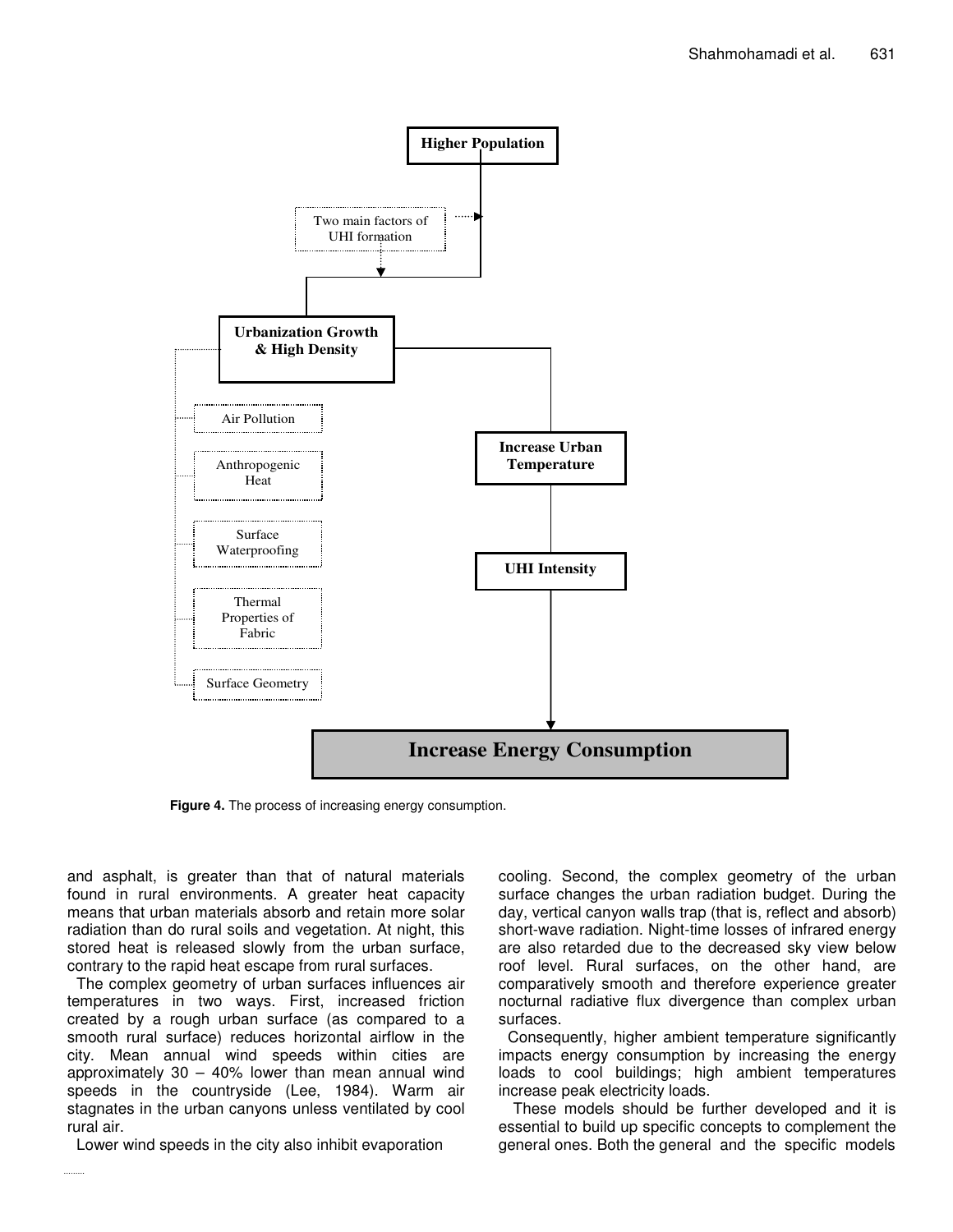

**Figure 5.** Conflict between population and Urban construction, provision UHI and its effect on energy consumption balance.



**Figure 6.** Mitigation of UHI has direct effect on energy consumption balance.

should be considered to be integral parts of a complete framework.

This paper highlights energy consumption, population and urban construction as the key components. The rising population causes higher density, more construction in cities, higher urban temperature and finally an urban heat island (Figure 4). Compiling the three key components into a specific model is meaningful in reducing urban heat island effects and achieving energy consumption balance. The conflict between these three key components is presented in the model shown in Figures 5 and 6.

In Figure 5, the shaded area represents the urban heat island intensity. A greater conflict between population and urban construction factors causes higher UHI intensity. With increasing UHI intensity, energy consumption loses its balance, while Figure 6 shows that by mitigating UHI effects, energy consumption balance can be achieved.



**Figure 7.** Achieve energy consumption balance by providing balance with vegetation covers, natural ventilation and high Albedo materials.

This process can be described in the following way:

 $UHI \downarrow = ECB$ *UHI*  $\downarrow = P \downarrow + UC \downarrow$  $P \downarrow +UC \downarrow = ECB$ 

where

UHI is the urban heat island ( $\downarrow$  decrease), ECB is the energy consumption balance, P is the population, UC is urban construction.

Therefore, by decreasing population and urban construction, mitigation of UHI effects is achievable. Although decreasing the population requires long term planning, an optimal and realistic solution is to focus on urban construction factors, such as natural ventilation, surface materials and landscape or vegetation covers to decrease UHI intensity and create energy consumption balance.

 $\angle ECB = MEC + LEC + NVEC$ 

$$
MEC = LEC = NVEC
$$

where

MEC is the amount of reflectivity and emissivity of surface materials, LEC is the amount of appropriate landscape or vegetation covers; NVEC is the appropriate amount of wind introduced into a built environment;

An appropriate solution is adequate vegetation, natural ventilation and high albedo materials, which results in an acceptable impact on energy consumption balance. Under such circumstances, a balanced urban environment can be created (Figure 7). This means that adding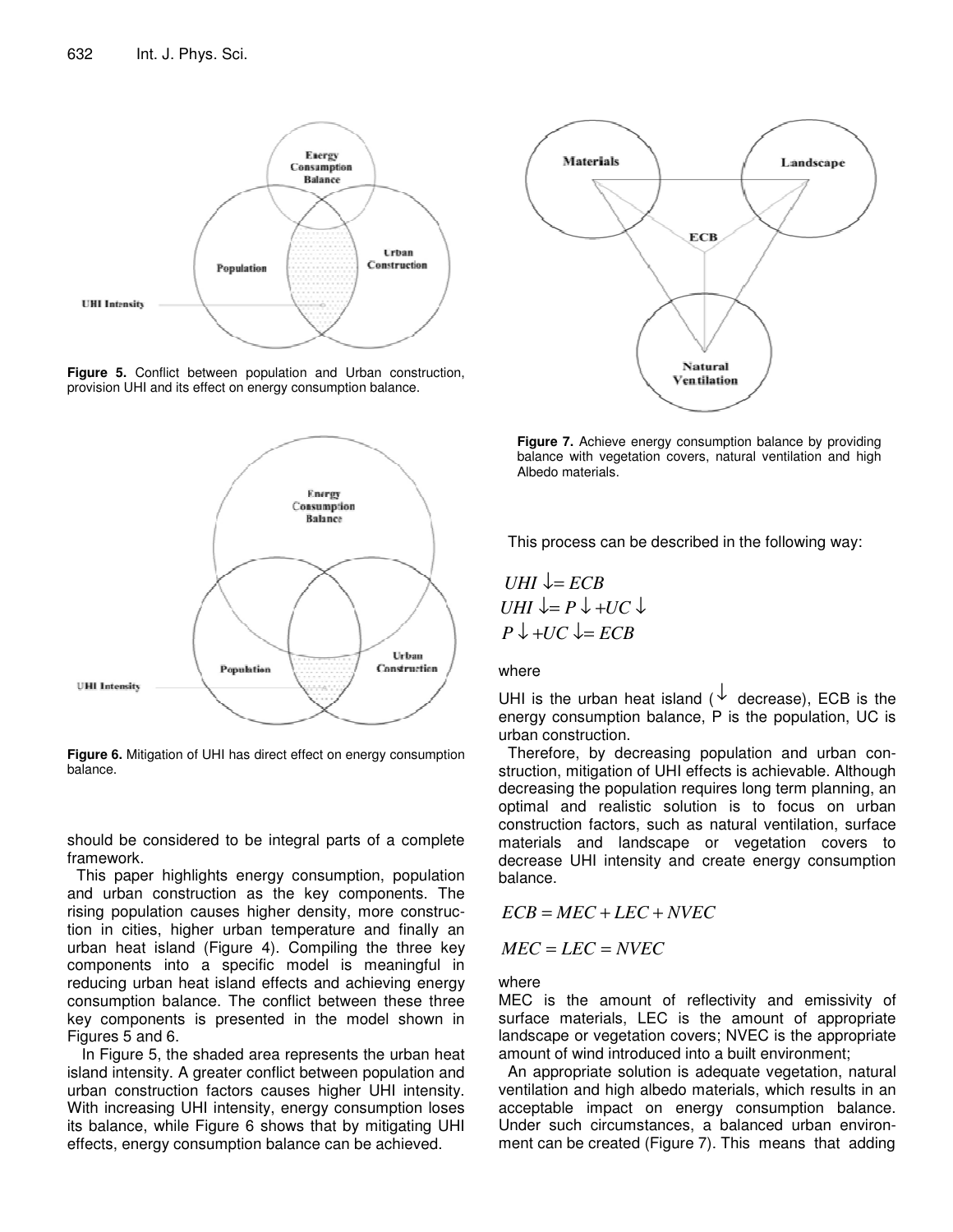natural ventilation, vegetation covers and high albedo and high emissivity materials in urban areas can reduce UHI effects and balance energy consumption. This will be described in the next section.

## **ACHIEVING ENERGY CONSUMPTION BALANCE BY REDUCING THE URBAN HEAT ISLAND EFFECT**

The continuous increase in urbanisation combined with degradation of the urban climate leads to higher energy consumption. The reduction of the energy consumption of urban buildings by combining techniques to improve the thermal quality of the ambient urban environment with the use of up-to-date alternative passive heating, cooling and lighting techniques can partly decrease these kinds of environmental problems.

Asimakopoulos et al. (2001) stated that some of the factors that usually have a negative effect on the lowenergy consumption include the design and construction of urban buildings:

(a) The layout of the basic road network with a specific orientation. This layout affects the buildings on either side of the road, giving them an orientation that, in most cases, is not suitable for implementing solar and energysaving techniques.

(b) The relationship between the height of a building and the width of the road, which causes overshadowing and thus prevents access to direct sunlight in living spaces.

(c) The relationship between plot frontage and depth, which can determine how many internal spaces, will have a southern aspect.

(d) Densely built urban centres, which result in the obstruction of airflow and sunlight by the walls of tall buildings.

(e) A lack of greenery that has been replaced by concrete and tarmac;

(f) Overshadowing caused by adjacent buildings and other landscape features, which is difficult to avoid.

(g) Building regulations and codes that in most cases determine the dimensions of a building and thus its geometrical form and its position on the plot.

It also must be noted that higher temperature and less intensive winds are causes of urban heat island effects. In addition, inappropriate orientation, high density and shading can directly affect UHI formation. If proper interventions are implemented in urban design, better climate conditions will be achieved when serious overheating problems occur. A large number of air-conditioning appliances leads to increased cooling loads during the summer and to over-consumption of electric energy, which also increase peak energy demand and creates failures in the energy transport network.

Energy saving techniques that can be applied in a building includes two kinds of strategies that can be

divided into urban elements (macro scale) and building elements (micro scale) strategies. The first strategy includes the energy conservation methods, which involve application of some strategies in urban areas, while the second method includes strategies for buildings. This paper focuses on three main strategies in each scale, which are categorised in Figure 8.

The combination of these two categories will provide the best possible energy saving solution. According to the above considerations these strategies are described in the following sections.

## **Providing appropriate landscape**

Providing an appropriate landscape in urban and building scales can contribute to energy consumption reduction. The impact of an appropriate landscape around a building on energy consumption and surrounding temperature regime is very important. Landscaping the surrounding area is a basic criterion to improving the external climatic conditions. As mentioned by Asimakopoulos et al. (2001), shading from trees can

(1) Significantly decrease the energy required for cooling. (2) Decrease the rate of heat convection inside buildings because of shaded surfaces that have a lower temperature.

(3) Decrease the radiation exchange of the wall with the sky.

Sailor (1994) considers that the low evaporative heat flux in cities is the most significant factor in the development of an urban heat island. When vegetation is placed on urban surfaces, thermal balances can shift to new conditions that are closer to the cooler conditions of rural areas. It is estimated that 1460 kg of water is evaporated from an average tree during a sunny summer day, which consumes about 860 MJ of energy; this offers a cooling effect outside a building that is equal to five average air conditioners (Santamouris, 2001). In addition, water surfaces and wind channelling through natural or artificial barriers reduce the effect of solar radiation in summer, while in winter they shelter the building.

Furthermore, to reduce energy consumption, various types of trees and vegetation, as well as bodies of water, in different parts of the city and buildings must be considered.

Therefore, this paper recommends using green spaces in vertical and horizontal layers.

## *Vertical green spaces*

Green spaces in some parts of buildings and city that provide natural ventilation or appropriate landscapes in different layers or floors of buildings with a multiuse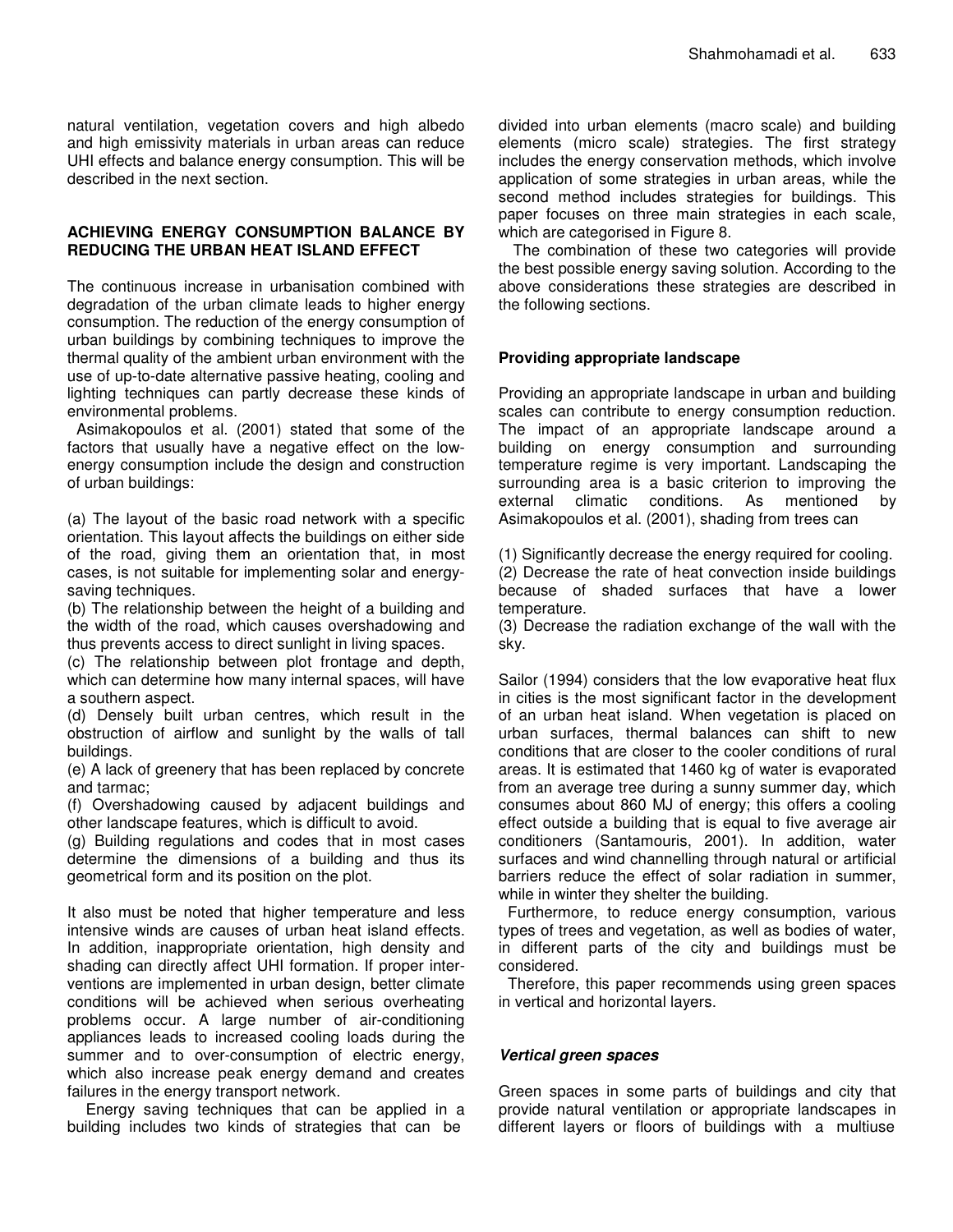

**Figure 8.** Categorizing different strategies for energy consumption reduction.

function can significantly decrease the energy required to cool buildings.

## *Horizontal green spaces*

Green spaces on roofs absorb heat, decrease the tendency towards thermal air movement and filter air movement. Through the daily dew and evaporation cycle, plants on vertical and horizontal surfaces are able to cool cities during hot summer months. In the process of evapotranspiration, plants use heat energy from their surroundings when evaporating water.

## **Using appropriate materials on external surfaces of the buildings and urban areas**

An increase in the surface albedo has a direct impact on the energy balance of a building. Large-scale changes in urban albedo may have important indirect effects at a city scale. Cities and urban areas in general are characterised by a relatively reduced effective albedo as a result of two mechanisms (Santamouris, 2001):

(1) Darker buildings and urban surfaces absorb solar

radiation.

(2) Multiple reflections inside urban canyons significantly reduce the effective albedo.

As Asimakopoulos et al. (2001) stated, numerous studies have been performed to evaluate the direct effects of albedo change and demonstrate the benefits of using reflective surfaces. In all cases, the roof temperatures are significantly reduced, but the degree to which the cooling load decreases depends on the structure of the roof and on the overall thermal balance of the building. Surface materials with a high albedo index to solar radiation reduce the amount of energy absorbed through building envelopes and urban structures and keep the surface cooler. Sites and urban areas materials can be divided into pavement materials, roof materials and building envelopes.

Therefore, this paper recommends using reflective materials in urban areas to reduce heat island effects and improve the urban environment.

## *Using high albedo materials on building surfaces*

A material with high albedo can reduce the solar heat gain during the daytime. The surface temperature of the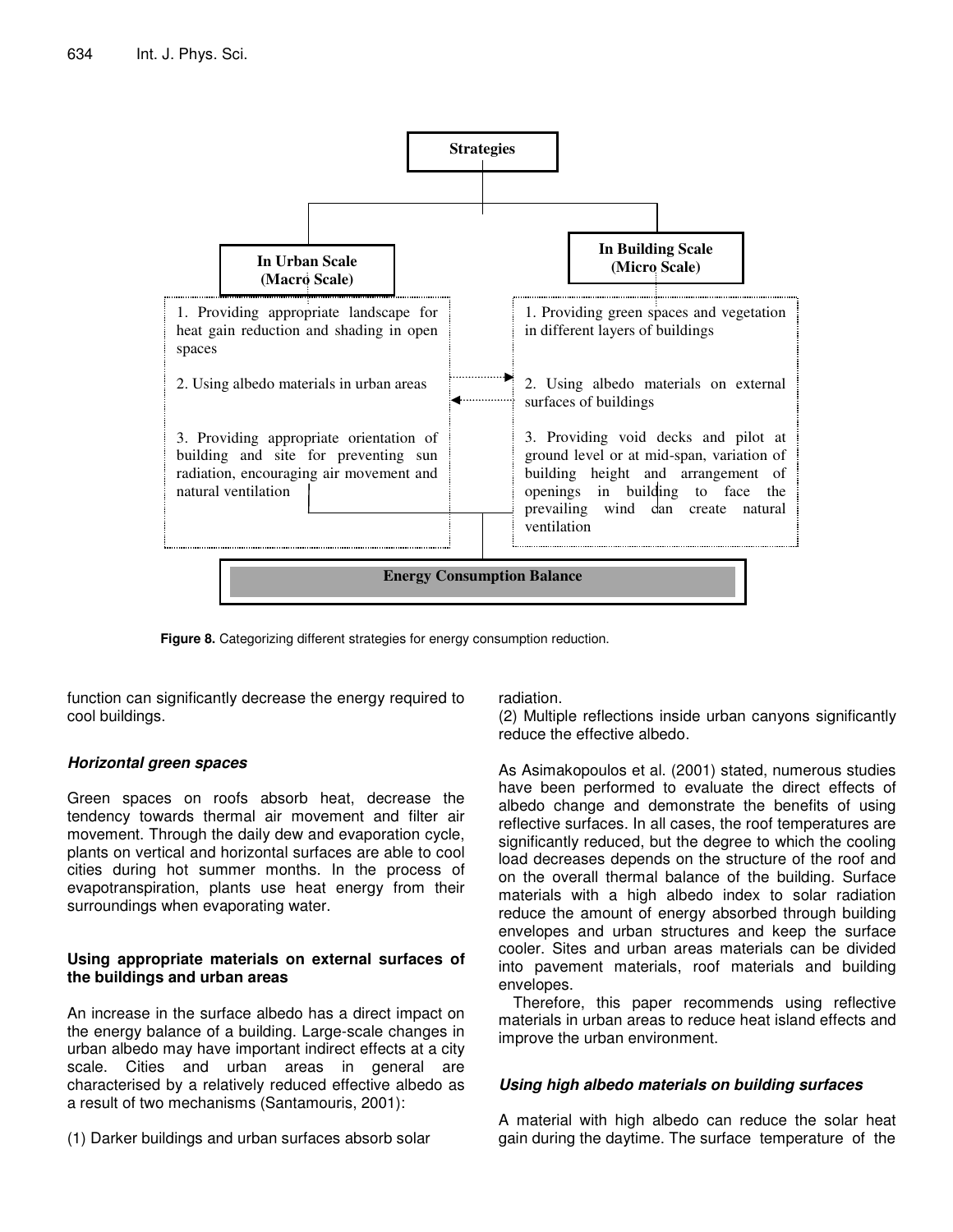material is lower than that of a material with low albedo. Because the urban ambient temperature is associated with the surface temperatures of the building façade, lower surface temperature can obviously decrease the ambient air temperature and eventually contribute to better urban thermal environment.

#### *Using white pavement instead of asphalt*

Asphalt temperature can reach 63°C and white pavements only reaches 45°C (Santamouris, 2001). Lower surface temperatures contribute to decreasing the temperature of the ambient air because the heat-convection intensity from a cooler surface is lower. Such temperature reductions have a significant impact on cooling energy consumption in urban areas.

#### *Using cool roofs*

Cool roofs reduce building heat-gain, create savings on summertime air conditioning expenditures, enhance the life expectancy of both the roof membrane and the building's cooling equipment, improve thermal efficiency of the roof insulation, reduce the demand for electric power, reduce resulting air pollution and greenhouse gas emissions, provide energy savings and mitigate urban heat island effects.

## **Promoting natural ventilation**

Natural ventilation is the most effective passive cooling technique that can provide cooling during both day and night, while night ventilation is a very effective strategy in hot climates (Asimakopoulos et al. 2001). Some strategies for urban areas and buildings can provide natural ventilation and save energy. Therefore, this paper recommends some strategies to achieve this aim:

1. Natural ventilation by arranging the openings in buildings to face the prevailing wind can provide efficient natural ventilation and create a healthy indoor air quality.

2. Natural ventilation by ventilated roofs eliminates overheating.

3. Variation in building height can create better wind at higher levels if differences in building heights between rows are significant.

4. Building orientation with adequate gaps is useful for good airflow.

5. Increasing building permeability by providing void decks or pilots at ground level or at mid-span.

#### **CONCLUSIONS**

There is strong scientific evidence that the average temperature of the earth's surface is rising because of

increased energy consumption. Global warming has a major impact on human life and the built environment. Therefore, an effort must be made to reduce energy use and to promote green energies, particularly in the building sector. Energy balance can be achieved by minimising energy demand, rational energy use, recovering heat and using more green energies. This paper was a step towards achieving that goal. The adoption of green or sustainable approaches to the way in which society is run is seen as an important strategy in finding a solution to the energy problem. As discussed in this paper, one of the most important factors that increases energy use is the formation of urban heat islands. Therefore, this paper considers the effects of UHI and by recognising them, proposes beneficial solutions that can lead to energy consumption balance.

#### **REFERENCES**

- Asimakopoulos DN, Assimakopoulos VD, Chrisomallidou N, Klitsikas N, Mangold D, Michel P, Santamouris M, Tsangrassoulis A (2001). Energy and Climate in the Urban Built Environment, M. Santamouris (Ed.) London, James and James Publication.
- Bitan A (1992). The High Climatic Quality of City of the Future. Atmospheric Environ., 26B: 313-329.
- Bonan G (2002). Ecological Climatology, Cambridge University Press.
- De Dear RJ, Fountain ME (1994). Field Experiments on Occupant Comfort and Office Thermal Environment in a Hot-humid Climate, ASHRAE Transactions*,* 100(2): 457-475.
- Emmanuel MR (1995). Energy Conscious Urban Design Guidelines for Warm Humid Cities: Strategies for Colombo, Sri Lanka, J. Architecture Plann. Res., 12(1): 58-75.
- Emmanuel MR (2005). An Urban Approach to Climate-Sensitive Design; Strategies for the Tropics, London, Spon Press.
- Givoni B (1998). Climate Considerations in Building and Urban Design, Canada, John Wiley and Sons.
- Kikegawa Y, Genchi Y, Kondo H, Hanaki K (2006). Impacts of Cityblock Scale Countermeasures against Urban Heat Island Phenomena upon a Building's Energy Consumption for Airconditioning, Appl. Energy, 83: 649-668.
- Landsberg EH (1981). The Urban Climate, Maryland, Academic Press.
- Lee DO (1984). "Urban Climates". Progress in Physical Geography, 8(4): 1-31.
- Lougeay R, Brazel A, Hubble M (1996). "Monitoring Intra-Urban Temperature Patterns and Associated Land Cover in Phoenix; Arizona Using Landsat Thermal Data", Geocarto Int., 11: 79-89.
- Ojima T (1991). "Changing Tokyo Metropolitan Area and its Heat Island Model". Energy Building*,* 15-16: 191-203.
- Oke TR (1981). "Canyon Geometry and the Nocturnal Urban Heat Island: Comparison of Scale Model and Field Observations", J. Climatol., 1: 237-254.
- Oke TR (1982). "The Energetic Basis of the Urban Heat Island", Quarterly J. Royal Meteorol. Soc., 108(455): 1-24.
- Oke TR (1987). Boundary Layer Climates (2an Ed.), New York, Methuen and Co. Ltd.
- Oke TR, Johnson GT, Steyn DG, Watson ID (1991). Simulation of Surface Urban Heat Islands Under Ideal Conditions at Night- Part 2: Diagnosis and Causation, Boundary Layer Meteorol., 56: 339-358.
- Omer AM (2008). Energy, Environment and Sustainable Development, Renewable Sustainable Energy Rev., 12: 2265-2300.
- Peterson JT (1973). The Climate of Cities: A Survey of Recent Literature, IN: McBoyle G. (ed.), Climate Rev., 264-285.
- Quattrochi DA, Luvall JC, Rickman DL, Estes Jr MG, Laymon CA, Howell BF (2000). "A Decision Support Information System for Urban Landscape Management Using Thermal Infrared Data", Photogrammetric Eng. Remote Sensing, 66: 1195-1207.